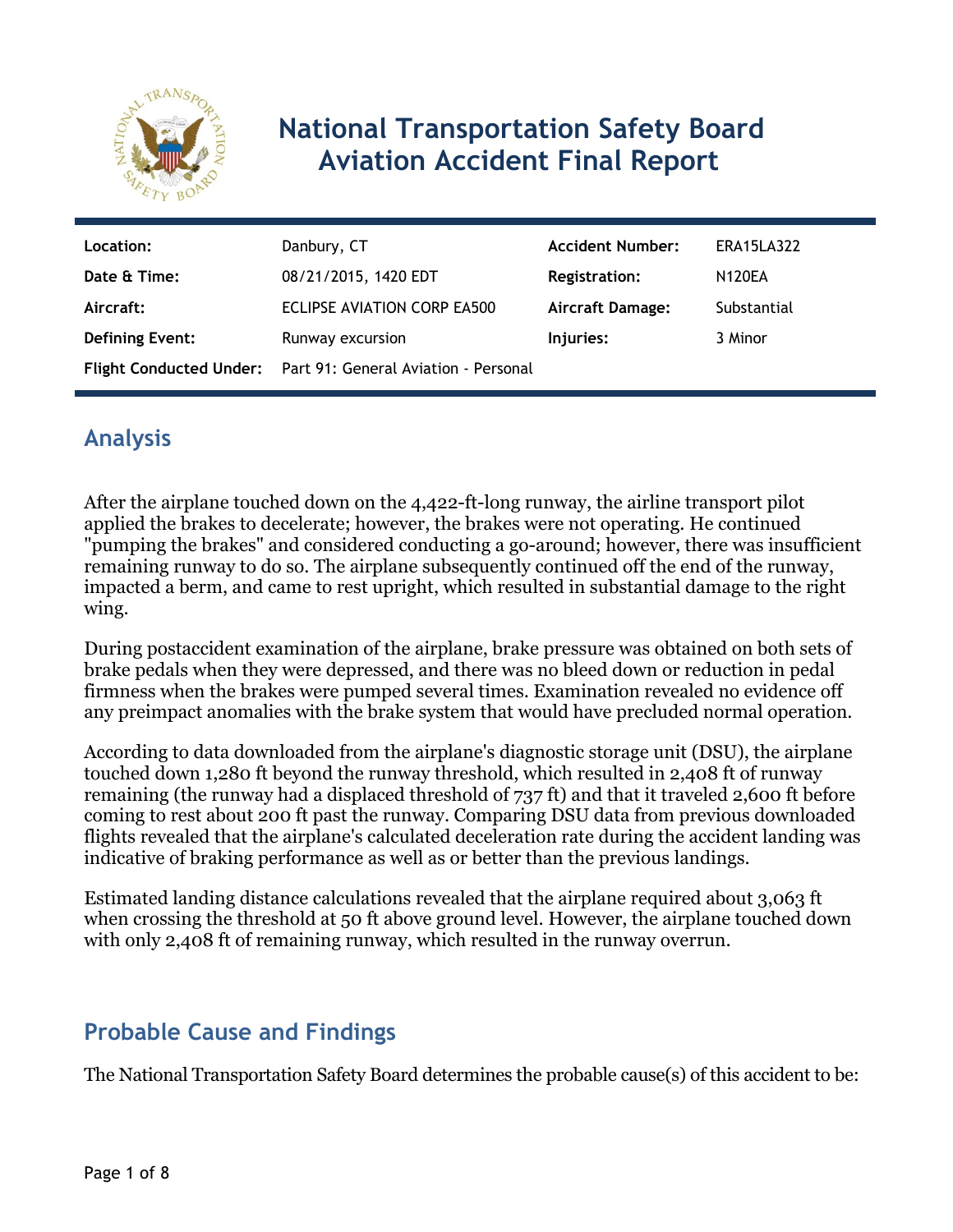The pilot's failure to attain the proper touchdown point, which resulted in a runway overrun.

| <b>Findings</b>             |                                                                              |
|-----------------------------|------------------------------------------------------------------------------|
| Aircraft                    | Descent/approach/glide path - Not attained/maintained (Cause)                |
| Personnel issues            | Aircraft control - Pilot (Cause)<br>Decision making/judgment - Pilot (Cause) |
| <b>Environmental issues</b> | Object/animal/substance - Contributed to outcome                             |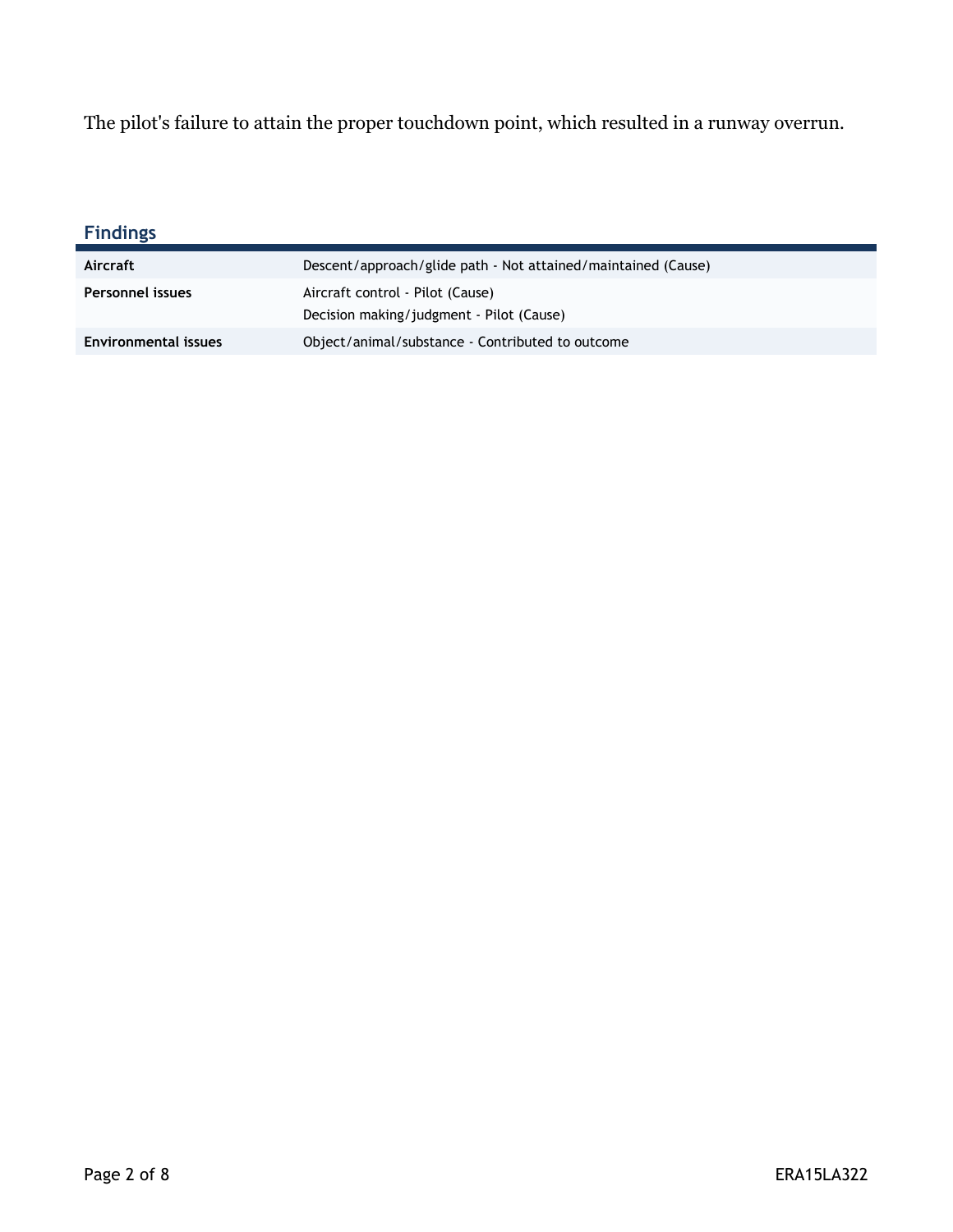# **Factual Information**

#### **History of Flight**

| Landing-flare/touchdown | Landing area overshoot             |
|-------------------------|------------------------------------|
| Landing-landing roll    | Runway excursion (Defining event)  |
| Landing                 | Collision with terr/obj (non-CFIT) |

On August 21, 2015, about 1420 eastern daylight time, an Eclipse Aviation Corporation EA500, N120EA, sustained substantial damage during a runway overrun while landing at Danbury Municipal Airport (DXR), Danbury, Connecticut. The airline transport pilot and two passengers sustained minor injuries. Day visual meteorological conditions prevailed and an instrument flight rules flight plan had been filed for the personal flight. The flight was conducted under the provisions of 14 *Code of Federal Regulations* Part 91. The flight originated from Wittman Regional Airport (OSH), Oshkosh, Wisconsin, about 1220.

According to the pilot, the approach to runway 26 "required a steeper than normal approach," because of trees near the runway. The airplane touched down near the displaced threshold and he applied the brakes to deceleratee; however, the "first pedal push was soft," which was "not unusual." Then, he continued "pumping the brakes" and considered a go-around; however, the remaining runway was too short. The pilot continued to "pump" the brakes, about six times; however, he did not think the brakes were operating. The airplane continued off the end of the runway, impacted a berm, and came to rest upright approximately 200 feet beyond the end of the runway.

According to an air traffic controller who witnessed the accident, the airplane touched down approximately 100 feet past the "D" taxiway intersection with the runway, which would have resulted in about 2,800 feet of runway remaining.

During the accident sequence, the right main landing gear punctured the underside of the right wing, which resulted in substantial damage. In addition, the nose landing gear separated from the airplane.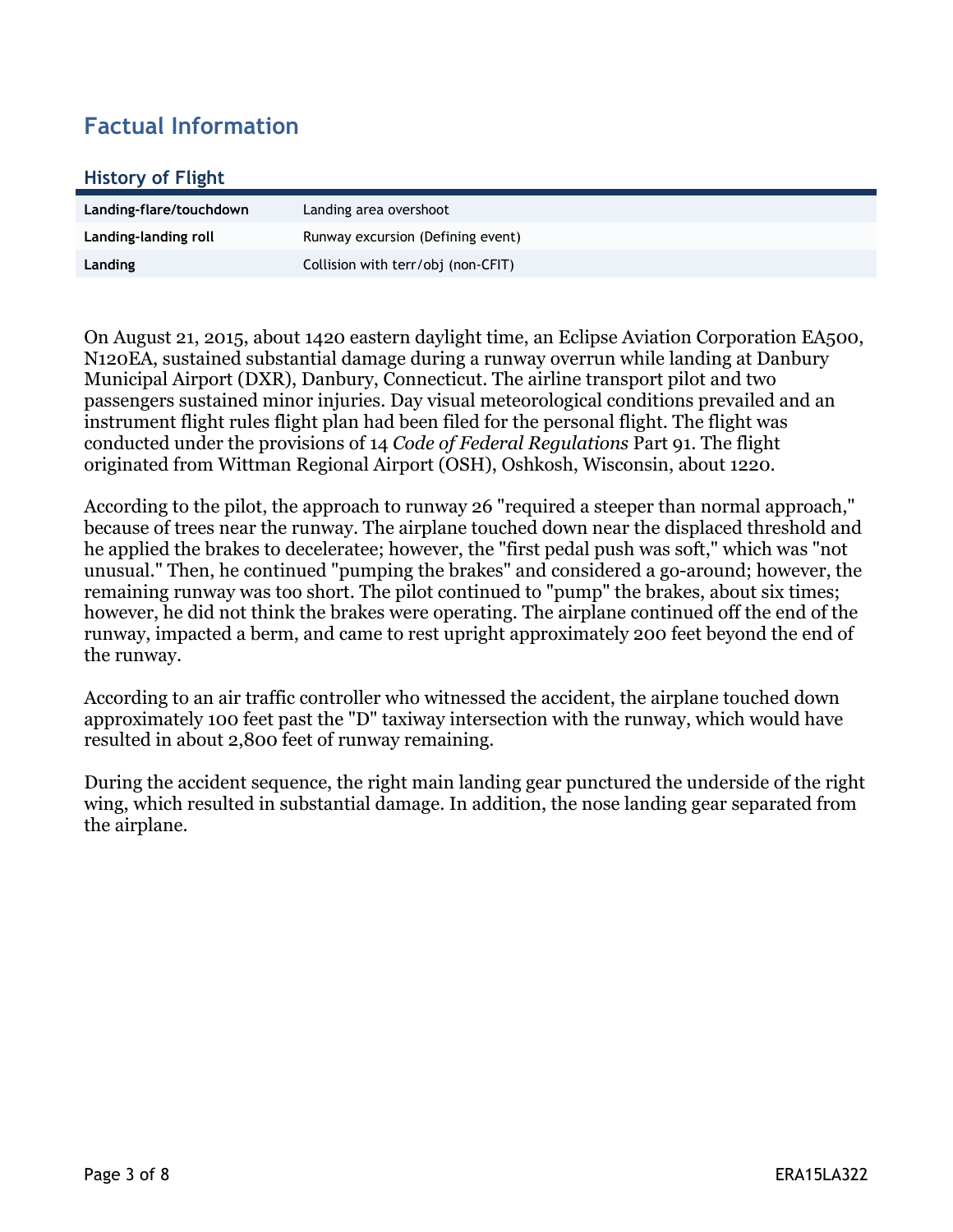#### **Pilot Information**

| Certificate:                     | Airline Transport                                                                                                                                                                                                                                | Age:                              | 62, Male   |
|----------------------------------|--------------------------------------------------------------------------------------------------------------------------------------------------------------------------------------------------------------------------------------------------|-----------------------------------|------------|
| Airplane Rating(s):              | Multi-engine Land; Single-engine<br>Land; Single-engine Sea                                                                                                                                                                                      | Seat Occupied:                    | Left       |
| <b>Other Aircraft Rating(s):</b> | None                                                                                                                                                                                                                                             | <b>Restraint Used:</b>            | 4-point    |
| Instrument Rating(s):            | Airplane                                                                                                                                                                                                                                         | <b>Second Pilot Present:</b>      | No         |
| Instructor Rating(s):            | None                                                                                                                                                                                                                                             | <b>Toxicology Performed:</b>      | No         |
| <b>Medical Certification:</b>    | Class 3 With Waivers/Limitations                                                                                                                                                                                                                 | Last FAA Medical Exam:            | 04/07/2015 |
| <b>Occupational Pilot:</b>       | No                                                                                                                                                                                                                                               | Last Flight Review or Equivalent: | 03/27/2015 |
| <b>Flight Time:</b>              | 7846 hours (Total, all aircraft), 1111 hours (Total, this make and model), 7846 hours (Pilot In<br>Command, all aircraft), 43 hours (Last 90 days, all aircraft), 6 hours (Last 30 days, all aircraft),<br>2 hours (Last 24 hours, all aircraft) |                                   |            |

According to the pilot, he held an airline transport pilot certificate with a rating for airplane multiengine land and a private pilot certificate with ratings for airplane single-engine land and sea. In addition, he held a type rating for the EA-500S, which included the accident airplane model. The pilot was issued an FAA third-class medical certificate on March 27, 2015. He reported 7,846 hours of total flight experience, of which 1,111 hours were in the same make and model as the accident airplane, and 3.7 hours were accumulated during the 30 days that preceded the accident. In an interview, the pilot stated that the six previous landings he performed with the airplane were on runways that were over 6,000 feet long.

### **Aircraft and Owner/Operator Information**

| Aircraft Manufacturer:        | ECLIPSE AVIATION CORP              | <b>Registration:</b>                     | <b>N120EA</b>         |
|-------------------------------|------------------------------------|------------------------------------------|-----------------------|
| Model/Series:                 | <b>EA500 NO SERIES</b>             | <b>Aircraft Category:</b>                | Airplane              |
| Year of Manufacture:          | 2008                               | <b>Amateur Built:</b>                    | No.                   |
| Airworthiness Certificate:    | Normal                             | Serial Number:                           | 000199                |
| <b>Landing Gear Type:</b>     | Retractable - Tricycle             | Seats:                                   | 6                     |
| Date/Type of Last Inspection: | 05/26/2015, Annual                 | <b>Certified Max Gross Wt.:</b>          | 5995 lbs              |
| Time Since Last Inspection:   |                                    | Engines:                                 | 2 Turbo Fan           |
| Airframe Total Time:          | 858.1 Hours at time of<br>accident | <b>Engine Manufacturer:</b>              | <b>P&amp;W CANADA</b> |
| ELT:                          | C126 installed, not activated      | <b>Engine Model/Series:</b>              | <b>PW610F-A</b>       |
| <b>Registered Owner:</b>      | UF EQUIPMENT LLC                   | <b>Rated Power:</b>                      | 950 lbs               |
| Operator:                     | UF EQUIPMENT LLC                   | <b>Operating Certificate(s)</b><br>Held: | None                  |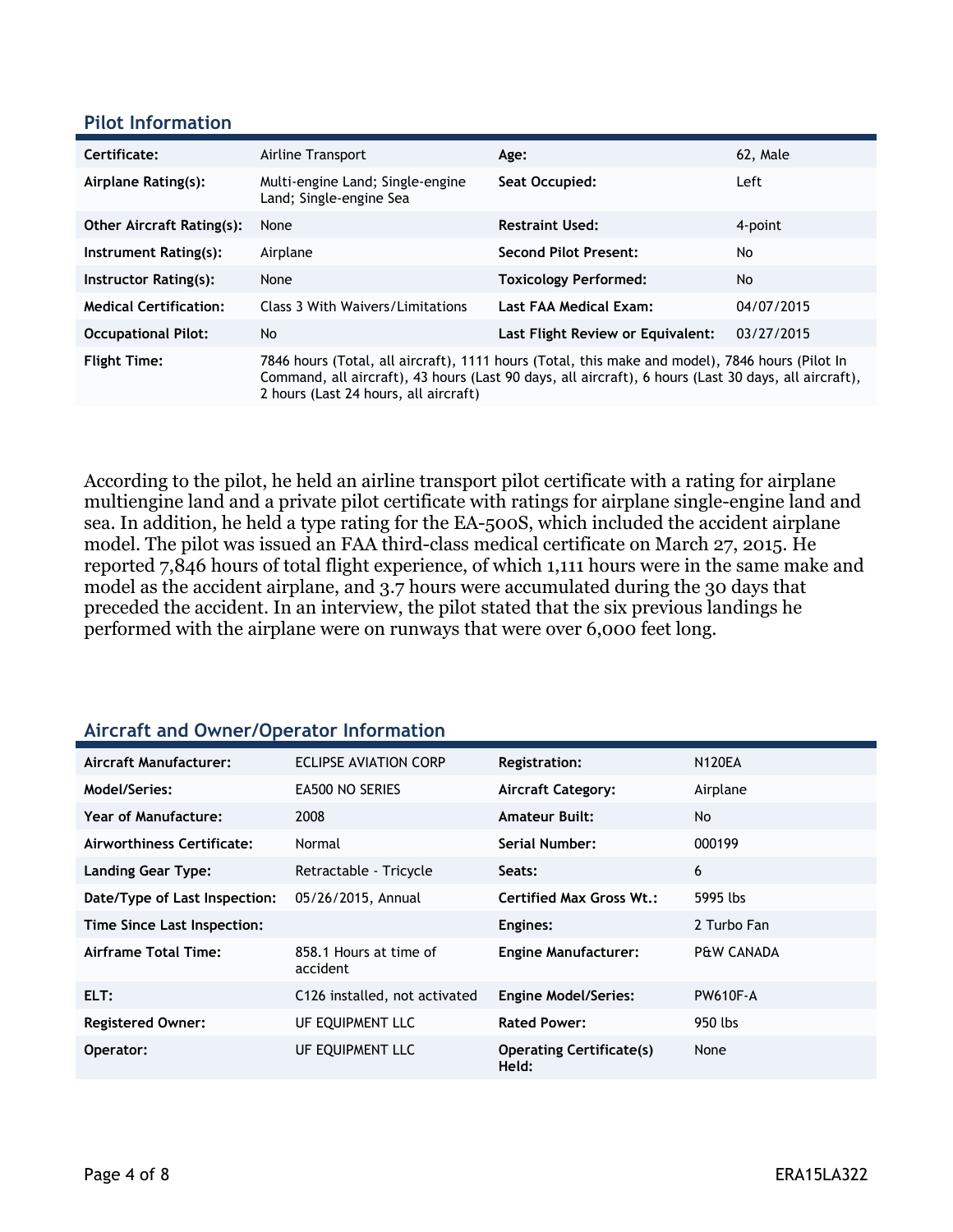According to Federal Aviation Administration (FAA) records, the airplane was issued an airworthiness certificate on May 29, 2008, and was registered to a corporation. It was equipped with two Pratt & Whitney Canada W610F-A series, turbo fan engines that were each capable of producing 950 pounds of thrust. According to the pilot, the most recent annual inspection was performed on May 26, 2015. At the time of the accident, the airplane had accumulated 858.1 total hours.

According to the airplane flight manual, the braking system was "mechanically actuated and hydraulically operated. Braking was provided by hydraulically operated single disc brakes on each main gear. When pressure is applied to the toe brakes, hydraulic pressure is applied to the corresponding main gear brake."

The brake fluid reservoir was located outside the forward pressure bulkhead. "An optical sensor triggers a BRAKE FLUID LOW advisory message when the brake fluid is low."

The airplane manufacturer released a mandatory modification bulletin (MB 500-32-003) on April 3, 2015, pertaining to the Anti-lock Braking System (ABS) Pressure Switch and Harness Route. The reason for the bulletin was to improve the harness routing and ABS installation. According to the pilot, the maintenance described in the modification bulletin had not been performed on the airplane, however, it was scheduled for a later date.

| <b>Conditions at Accident Site:</b>     | <b>Visual Conditions</b>         | <b>Condition of Light:</b>        | Day                              |
|-----------------------------------------|----------------------------------|-----------------------------------|----------------------------------|
| <b>Observation Facility, Elevation:</b> | DXR, 457 ft msl                  | <b>Observation Time:</b>          | 1425 EDT                         |
| Distance from Accident Site:            | 0 Nautical Miles                 | Direction from Accident Site:     | $68^\circ$                       |
| <b>Lowest Cloud Condition:</b>          | Clear                            | <b>Temperature/Dew Point:</b>     | $28^{\circ}$ C / 16 $^{\circ}$ C |
| Lowest Ceiling:                         | None                             | Visibility                        | 10 Miles                         |
| Wind Speed/Gusts, Direction:            | 6 knots, $350^\circ$             | Visibility (RVR):                 |                                  |
| <b>Altimeter Setting:</b>               | 30.04 inches Hg                  | Visibility (RVV):                 |                                  |
| <b>Precipitation and Obscuration:</b>   | No Obscuration; No Precipitation |                                   |                                  |
| <b>Departure Point:</b>                 | OSHKOSH, WI (OSH)                | <b>Type of Flight Plan Filed:</b> | <b>IFR</b>                       |
| Destination:                            | Danbury, CT (DXR)                | <b>Type of Clearance:</b>         | IFR.                             |
| <b>Departure Time:</b>                  | 1220 EDT                         | Type of Airspace:                 |                                  |

### **Meteorological Information and Flight Plan**

At 1425, the recorded weather at DXR included wind from 350° at 6 knots, a few clouds at 6,000 feet above ground level, clear skies, 10 statute miles visibility, temperature 28° C, dew point 16° C, and an altimeter setting of 30.04 inches of mercury.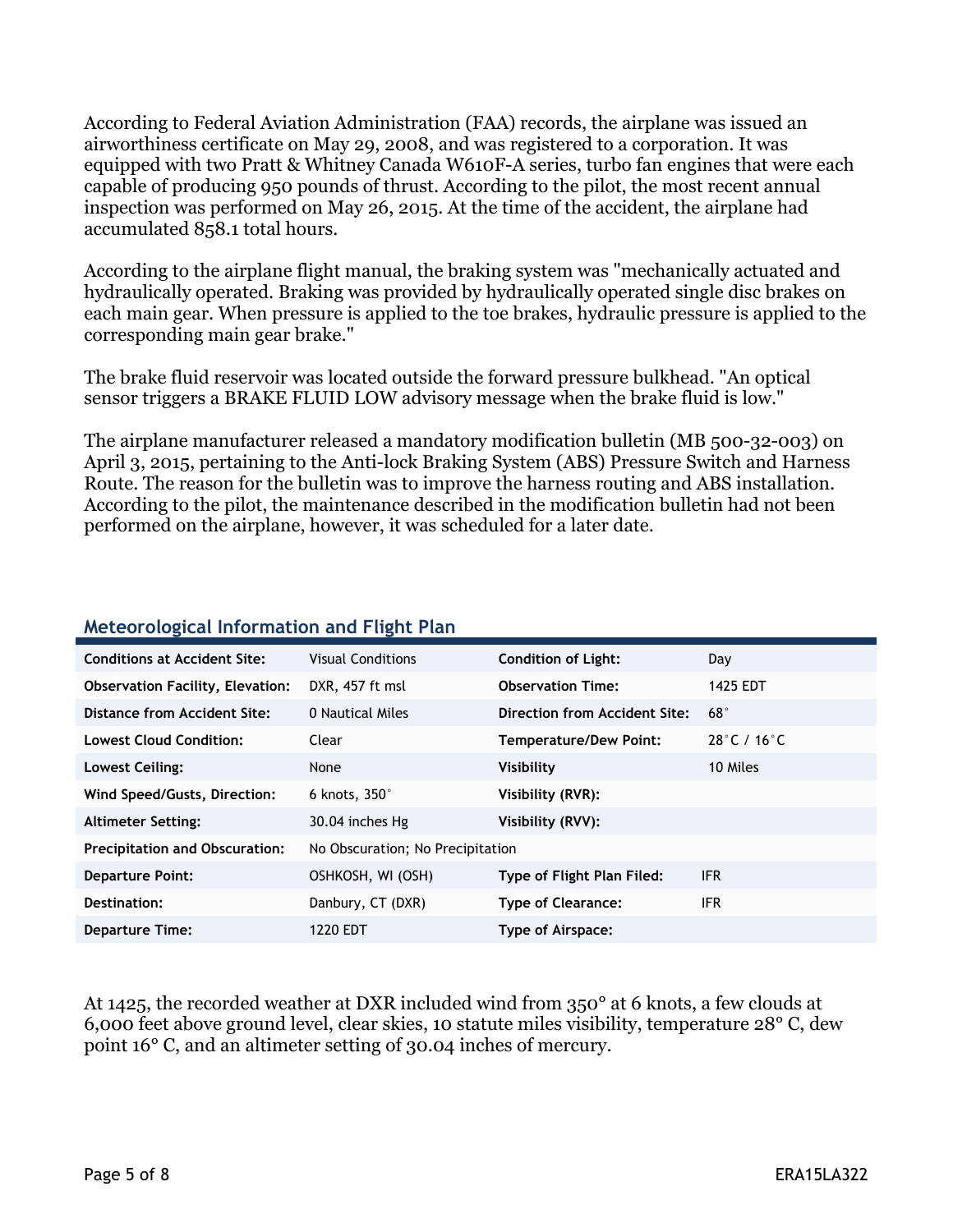#### **Airport Information**

| Airport:                  | DANBURY MUNI (DXR) | <b>Runway Surface Type:</b>      | Asphalt                   |
|---------------------------|--------------------|----------------------------------|---------------------------|
| <b>Airport Elevation:</b> | 456 ft             | <b>Runway Surface Condition:</b> | Drv                       |
| Runway Used:              | 26                 | IFR Approach:                    | Global Positioning System |
| Runway Length/Width:      | 4422 ft / 150 ft   | VFR Approach/Landing:            | Full Stop                 |

Danbury Municipal Airport was located 3 miles southwest of Danbury, Connecticut, at an elevation of 456 feet above mean sea level (msl). It had two intersecting runways, which were designated  $8/26$  and  $17/35$ . Runway  $8/26$  was 4,422 feet by 150 feet and runway 17/35 was 3,135 feet by 100 feet. In addition, runway 26 had a displaced threshold of 734 feet. At the time of the accident, the airport had an operating air traffic control tower, that operated between the hours of 0700 and 2200 daily.

#### **Wreckage and Impact Information**

| Crew Injuries:          | 1 Minor | Aircraft Damage:           | Substantial                 |
|-------------------------|---------|----------------------------|-----------------------------|
| Passenger Injuries:     | 2 Minor | <b>Aircraft Fire:</b>      | None                        |
| <b>Ground Injuries:</b> | N/A     | <b>Aircraft Explosion:</b> | None                        |
| Total Injuries:         | 3 Minor | Latitude, Longitude;       | 41.368611, -73.491389 (est) |

#### **Tests And Research**

Examination of the airplane by a representative from the manufacturer under the supervision of an FAA inspector noted that brake pressure was obtained on both sets of brake pedals when they were depressed. There was no bleed down or reduction in pedal firmness when the brakes were pumped several times. Both antilock brake system drive adapters were connected, and the wheel speed sensors rotated freely. In addition, the hydraulic reservoir was "full," and there were no leaks noted throughout the brake system, including the reservoir, brake lines, or around the brake assembly. No anomalies were noted during the examination of the brake system. Furthermore, in his written statement, the pilot did not report any crew alerting system messages or any alerts involving the brake system.

The Eclipse Aviation Diagnostic Storage Unit (DSU) was sent to the NTSB recorders laboratory for data download. A review of the data revealed that several parameters were recorded during the accident flight. In addition, the data revealed several sets of data from previous flights.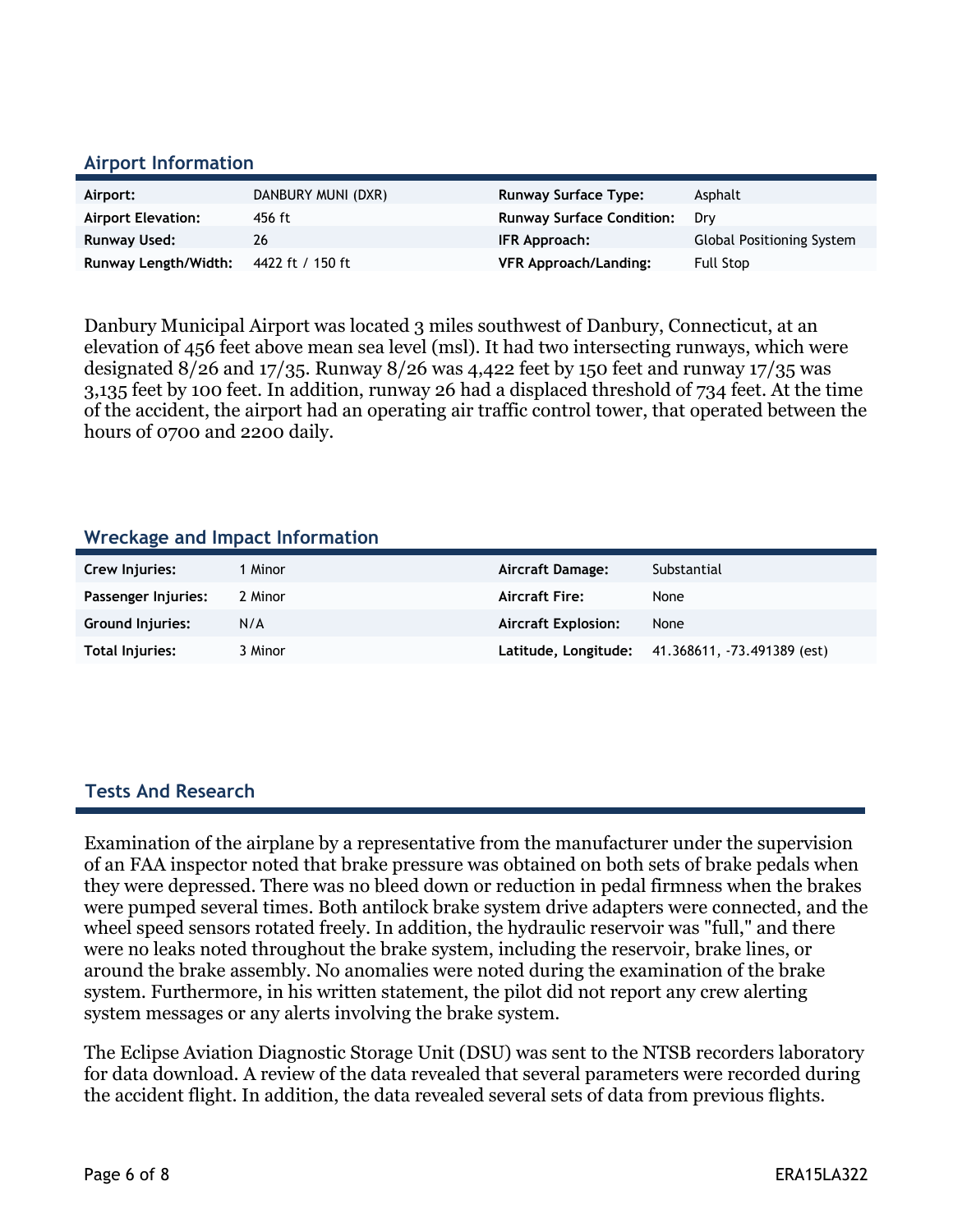### **Additional Information**

#### Performance Study

A review of the DSU data revealed that the ground speed recorded at the weight on wheels (WOW) transition on the accident flight was the highest of the flights reviewed. Utilizing ground speed data, the time between WOW transition through 50 knots, the accident flight had the largest deceleration calculated from the available data, which was 2.2 knots per second (kts/s). The data for previous downloaded flights revealed a deceleration rate that averaged 0.7 kts/s. Although the airplane's calculated reference speed for the weight at the time of the accident was 89 knots, the airplane's touchdown speed was 91 knots on the accident flight. However, the touchdown speed on the accident flight was 12 to 18 knots faster than the reviewed prior landings. In addition, integration of the airplane's recorded ground speed indicated that it touched down 1,280 feet from the threshold of Runway 26 and traveled 2,600 feet before coming to a stop, which was about 200 feet beyond the runway.

#### Landing Distance Data

According to the downloaded DSU data and the performance section of the airplane flight manual, under the conditions that existed at the time of the accident, the estimated landing distance required was approximately 3,063 feet when crossing the runway threshold at 50 feet above ground level. According to the recorded data, the airplane touched down 1,280 feet beyond the threshold of runway 26, which left 2,408 feet of the runway remaining since the displaced threshold was at 734 feet of the 4,422 foot runway.

#### Emergency Procedures

According to the Airplane Flight Manual, Section 3 Emergency Procedures, the Brakes Ineffective or Pulling to One Side procedure was to be used when the braking "with ABS becomes ineffective or causes the aircraft to pull to one side." The procedure included:

- 1. Maintain directional control using rudder and steering.
- 2. Brakes Release.
- 3. ALL INTERRUPT PRESS and HOLD
- 4. Reapply Brake (Pump Brakes as required) Stop Normally

In an interview with a manufacturer representative, the pilot stated that he was not aware of that procedure until after the accident. In addition, he stated that he "was not trained" on the use of the ALL INTERRUPT button, which disabled the anti-skid brake system functions and restored normal braking, when the brakes were ineffective.